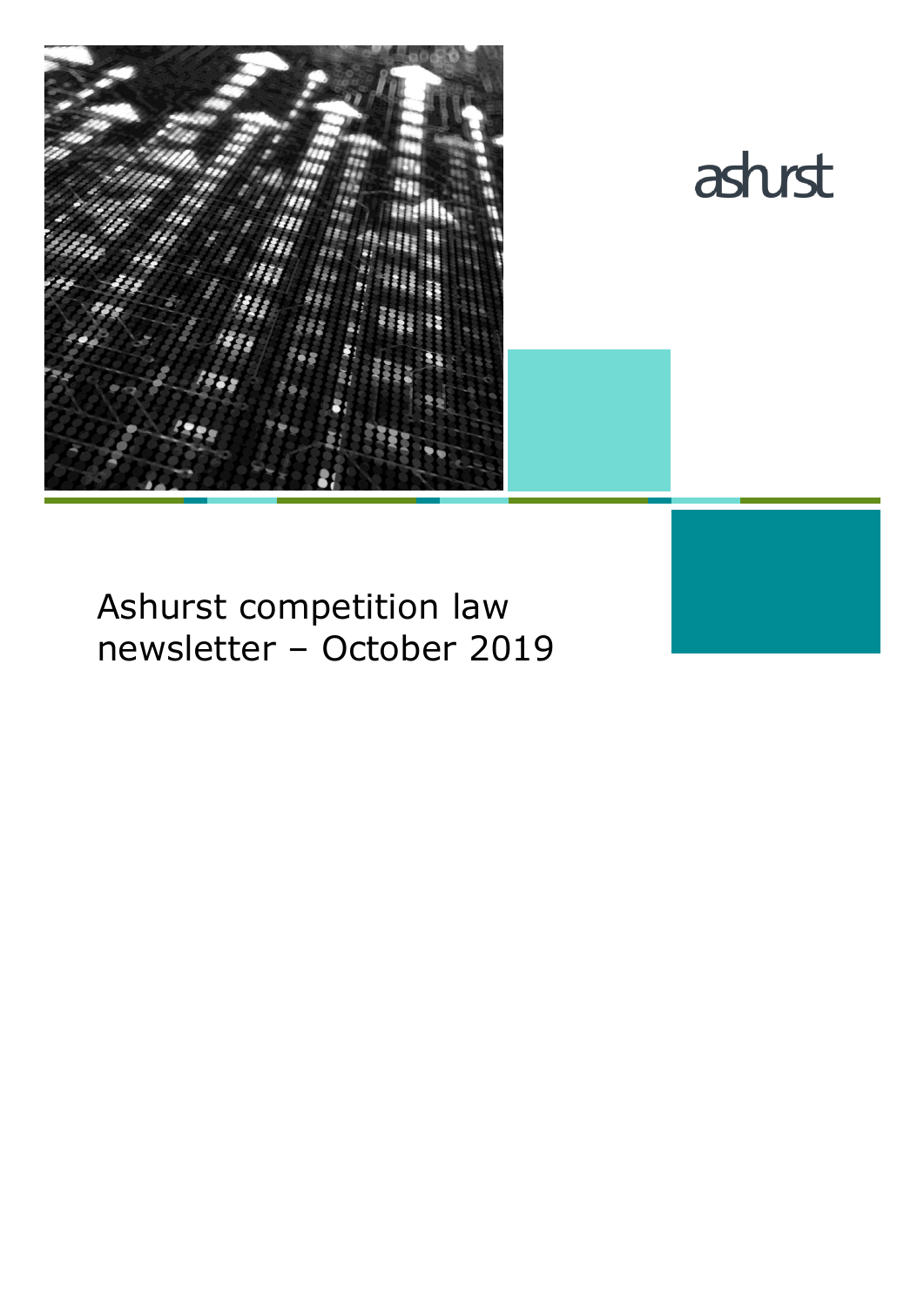# From the Editors

The October issue of Ashurst's competition law newsletter features a round-up of some key recent developments (with not a single mention of Brexit!). This edition covers the first imposition of interim measures by the European Commission in 18 years, a key European Court ruling on legal privilege in competition investigations, further developments in selective distribution in France, a huge bid-rigging case in Spain, the conclusion of the marathon UK concrete products cartel case as well as other news.



**Alexi Dimitriou** Counsel London

T +44 20 7859 1191 M +44 7789 816 477 alexi.dimitriou@ashurst.com



**Donald Slater** Counsel Brussels

T +32 2 626 1916 M +32 473 132 473 donald.slater@ashurst.com



**Ross Mackenzie** Partner London

T +44 20 7859 1776 M +44 7946 707 890 ross.mackenzie@ashurst.com

**Edward McNeill** Senior Associate London

T +44 20 7859 2843 M +44 7833 681 814 edward.mcneill@ashurst.com

# Content

### **EU**

- Broadcom imposed [first Commission interim measures in 18 years](#page-2-0)
- [Canned vegetable cartelists fined](#page-3-0)
- [Protection of whistle-blowers: new EU-wide rules to come into force in 2021](#page-4-0)
- [ECJ upholds Commission inspections following privilege issue](#page-6-0)

#### **BELGIUM**

• [Belgian authority fines pharmacist body for limiting advertising and rebates](#page-7-0)

#### **FRANCE**

- [Procter & Gamble, Coty, Chanel and two wholesalers fined for exclusive overseas import](#page-8-0)  [agreements](#page-8-0)
- [FCA Stihl sanction for online sales ban confirmed on appeal](#page-9-0)

### **AUSTRALIA**

• [K-Line receives \\$34.5m fine for criminal cartel conduct](#page-10-0)

#### **SPAIN**

• CNMC fines 19 [assembly and maintenance companies for bid-rigging](#page-12-0)

### **UK**

• [CMA fines three construction firms £36m for cartel conduct](#page-13-0)

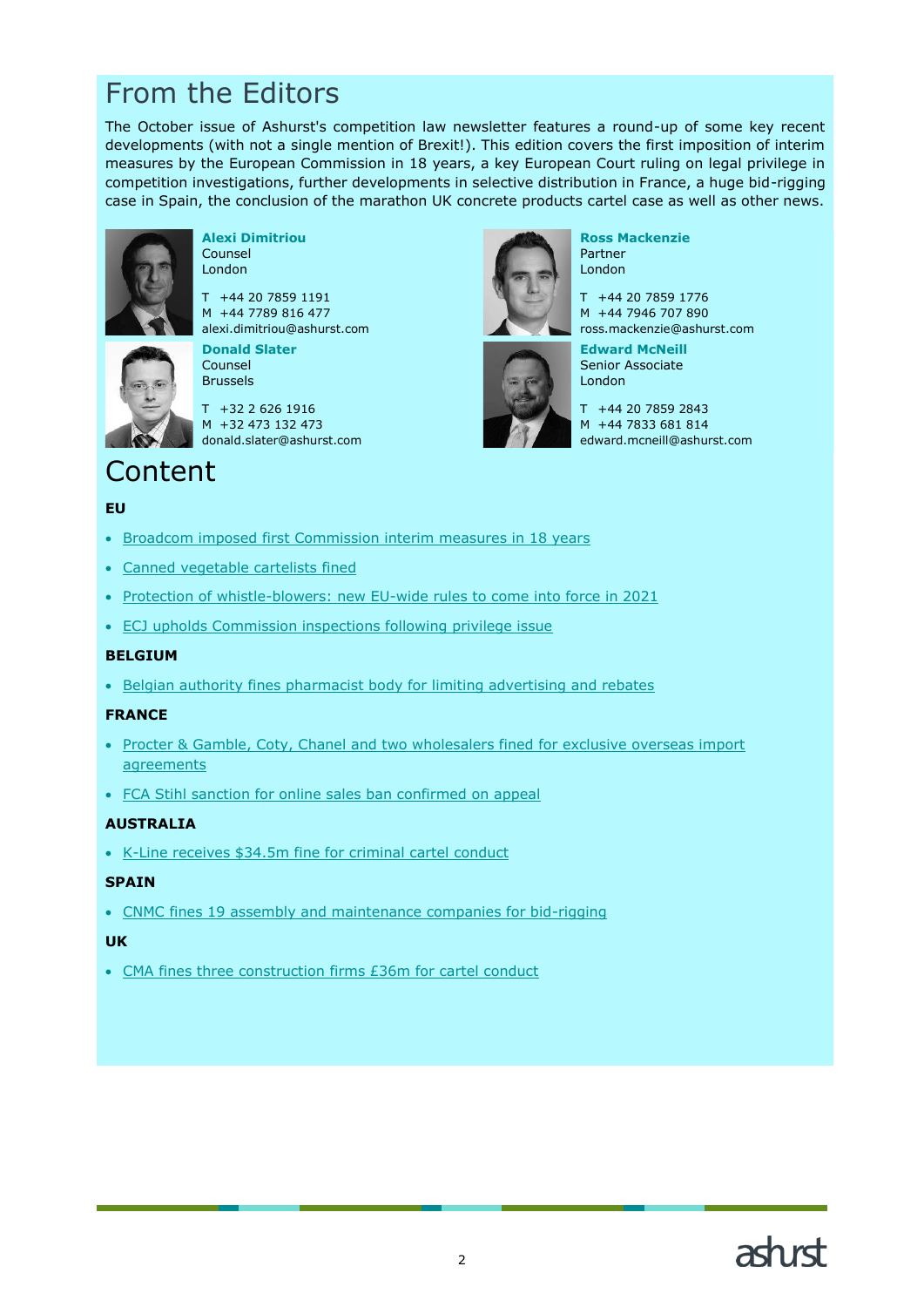# <span id="page-2-0"></span>Broadcom imposed first Commission interim measures in 18 years

**EU – ANTITRUST – ABUSE OF DOMINANCE, PROCEDURE**

**On 16 October 2019, for the first time in 18 years, the European Commission ("Commission") [imposed](https://europa.eu/rapid/press-release_IP-19-6109_en.htm) interim measures on Broadcom - a major supplier of integrated circuits for communications devices - in order to prevent "serious and irreparable damage" to competition from occurring in certain markets for systems-ona-chip for TV set-top boxes and modems.**

### **WHAT YOU NEED TO KNOW – KEY TAKEAWAYS**

- The Commission had not adopted interim measures in 18 years.
- Interim measures are subject to strict legal conditions under Article 8 of Regulation 1/2003: there must be a prima facie finding of infringement; and the Commission must demonstrate urgency caused by the risk of serious and irreparable damage to competition.
- Despite a finding of prima facie abuse of dominance, the Commission may take another three years to adopt a final decision.
- The Commission adopts a broad approach to the concept of "urgency", considering in this case that the likelihood that the conduct affects a "number of tenders that would be launched in the future" is sufficient to characterize the risk of serious and irreparable damage to competition.

As explained in our [previous](https://www.ashurst.com/en/news-and-insights/legal-updates/broadcom-faces-first-commission-interim-measures-for-18-years/) article on the Broadcom case, interim measures are exceptionally rare in the Commission's decisional practice. Since its power to do so was [recognised](https://eur-lex.europa.eu/legal-content/EN/TXT/?uri=CELEX%3A61979CO0792)  [by the Court of Justice in the](https://eur-lex.europa.eu/legal-content/EN/TXT/?uri=CELEX%3A61979CO0792) *Camera Care* case almost 30 years ago, the Commission has only done so 8 times. The last time was 18 years ago in the [IMS](https://eur-lex.europa.eu/legal-content/EN/TXT/?uri=CELEX%3A32002D0165) case and the measures were withdrawn following [suspension by the EU](http://curia.europa.eu/juris/liste.jsf?language=en&num=C-481/01)  [Courts.](http://curia.europa.eu/juris/liste.jsf?language=en&num=C-481/01) Broadcom is the first use of interim measures since the entry into force of Regulation

1/2003 whose Article 8 formalises the Commission's powers in this respect.

In the decision adopted on 16 October 2019, the Commission reached the conclusion that Broadcom is, at first sight, dominant in three different markets, for systems-on-a-chip for TV set-top boxes, fibre modems and xDSL modems.



The Commission's analysis of abuse focuses on exclusivity. Broadcom prima facie abused its dominant position by entering into agreements with six manufacturers of TV set-top boxes and modems:

- containing exclusive or quasi-exclusive purchasing obligations; and,
- granting commercial advantages (including rebates) made conditional on the customer buying these products exclusively or quasiexclusively from Broadcom.

In what appears to be a quite broad approach to the notion of "urgency", the Commission found that these provisions would have resulted into "serious and irreparable" harm to competition as they would have been likely to affect a number of future tenders concerning notably the upcoming introduction of the Wi-Fi 6 standard for modems and TV set-top boxes. On this basis, Broadcom

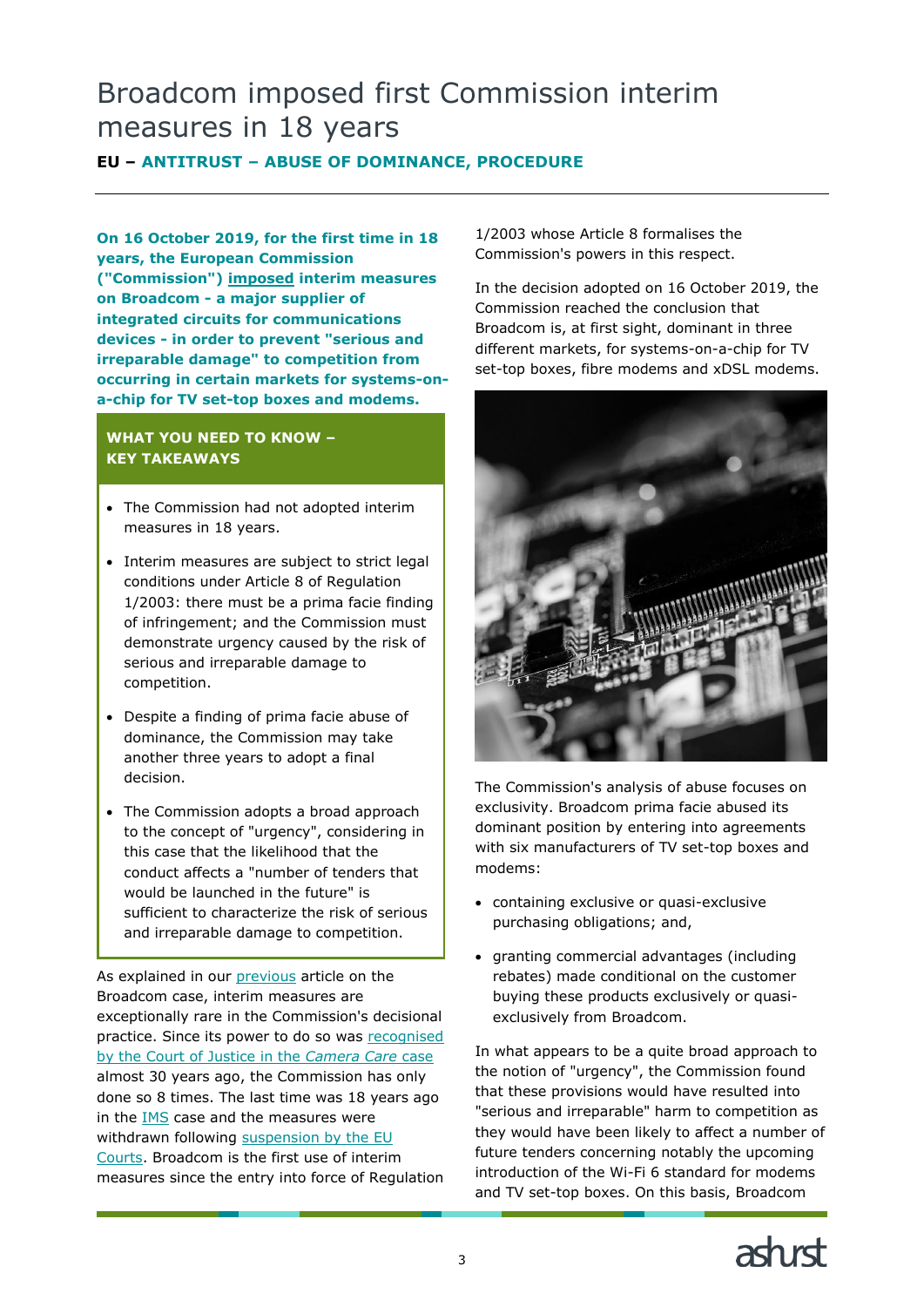was ordered to drop these clauses and to refrain from agreeing provisions with equivalent object or effect in other agreements with customers.

The interim measures will remain in force for a period of three years or, alternatively, up to the date of the final Commission decision (if adopted earlier). The Commission thus put a longstop date on its probe. That could be read as an attempt to counter criticism that its investigations are too slow, notably in cases involving new technologies. While the aim of

reducing the duration of investigations is certainly laudable, a three-year period is still considerable in a case in which the Commission found a prima facie infringement of competition rules.

Broadcom has now a 30-day deadline to implement the measures. In a statement released on the same day, the chipset supplier announced its intention to appeal the decision.

# <span id="page-3-0"></span>Canned vegetable cartelists fined

# **EU – ANTITRUST - CARTELS**

**On 27 September 2019, the European Commission ("Commission") fined Coroos and Groupe CECAB €31.65 million for participating in a canned vegetables cartel for over 13 years, with a third participant, Bonduelle, receiving full immunity for blowing the whistle.**

#### **WHAT YOU NEED TO KNOW – KEY TAKEAWAYS**

- The Commission will grant full immunity to a member of a cartel where it is the first to come forward with information, which in the Commission's view will enable it either to carry out a "targeted inspection" (i.e. a "dawn raid"), where this has not already taken place, or to find an infringement of Article 101 TFEU (where there has previously been insufficient evidence).
- Where full immunity is no longer available, businesses may still be able to qualify for a leniency reduction in exchange for volunteering evidence about the infringement which provides "significant added value" to the Commission's investigation.
- Parties which are prepared to admit liability and waive their full rights of defence can also enter into a "settlement" agreement with the Commission. If agreed, the investigation will be streamlined, and the party concerned will be rewarded by a 10% reduction in its

fine (separate and additional to any reduction for leniency).

On [27 September 2019,](https://europa.eu/rapid/press-release_IP-19-5911_en.htm) the Commission fined Coroos and Groupe CECAB €13.65 million and €18 million respectively for breaching the Article 101 TFEU prohibition on cartels. A third participant in the cartel, Bonduelle, received full immunity for revealing the existence of the cartel to the Commission, avoiding a fine in the region of €250 million. All three companies admitted their involvement and settled the case.

# **THE CARTEL**

The cartel involved a single infringement comprising three separate agreements relating to:

- private label sales of canned vegetables such as green beans, peas, peas-and-carrots mix to retailers in the EEA;
- private label sales of canned sweetcorn to retailers in the EEA; and
- both own-brand and private label sales (sold under retailer's brands) of canned vegetables to retailers and food service industry specifically in France.

Coroos participated in only the first agreement, while Bonduelle and Group CECAB participated in all three.

The cartel lasted over 13 years, from 2000 to 2013, and covered the entire EEA. As part of this cartel, the companies engaged in conduct such as setting prices, agreeing market shares

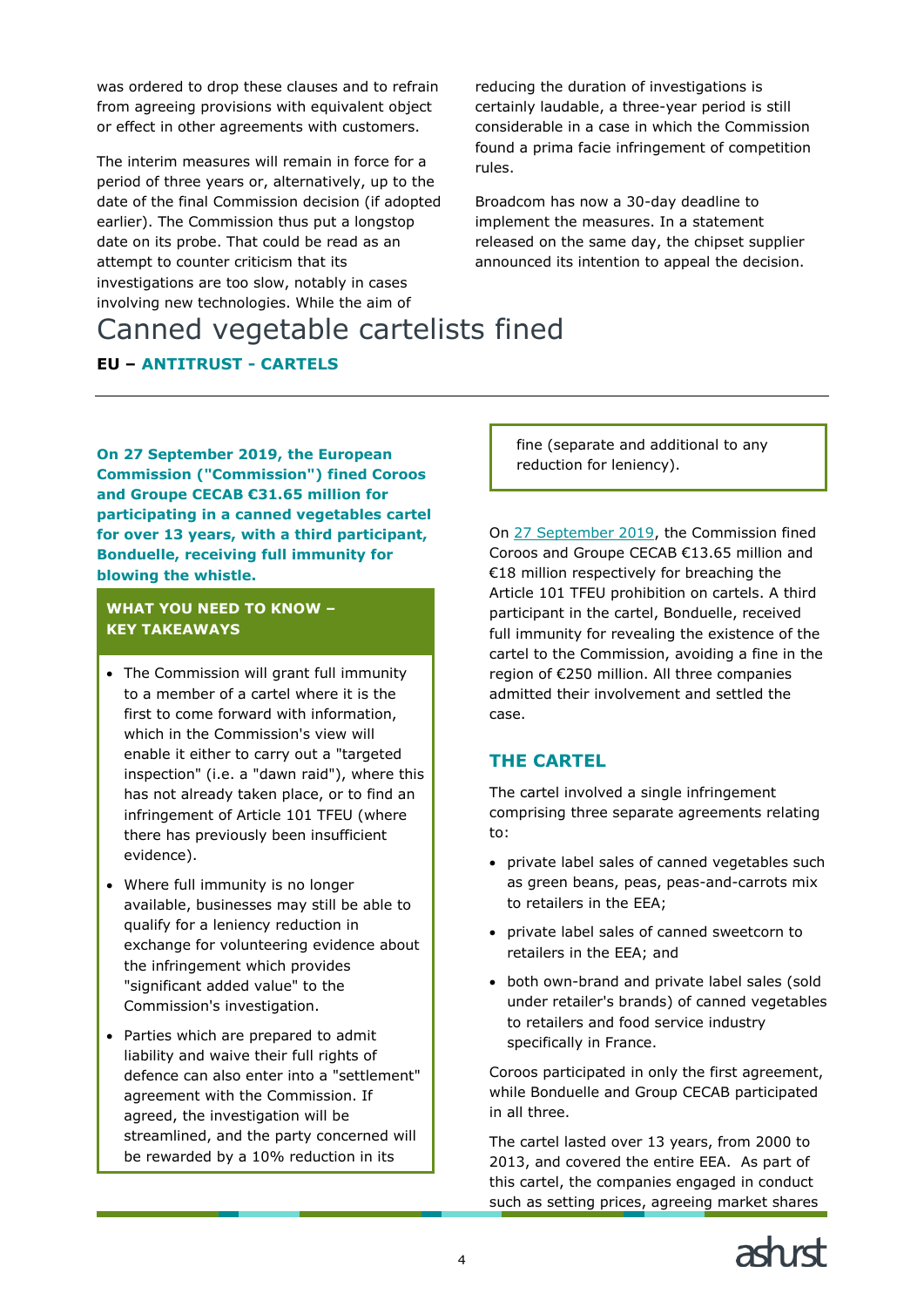and volume quotas, allocating customers and markets, coordinating replies to tenders and exchanging commercially sensitive information.

The Commission had also opened proceedings against a fourth company, Conserve Italia in relation to this investigation. Conserve Italia is not covered by the settlement decision and the investigation against it will continue under the standard (non-settlement) cartel procedure.

# **THE FINES**

Applying its [2006 Leniency Notice,](https://ec.europa.eu/competition/cartels/legislation/leniency_legislation.html) the Commission granted Bondeulle full immunity for revealing the existence of the cartel, allowing it to avoid fine of approximately €250 million. Coroos and Group CECAB received a 15% and 30% discount respectively. In addition, both Coroos and Group CECAB received a further 10% discount each for settlement, under the Commission's [2008](https://eur-lex.europa.eu/LexUriServ/LexUriServ.do?uri=OJ:C:2008:167:0001:0006:EN:PDF)  [Settlement Notice](https://eur-lex.europa.eu/LexUriServ/LexUriServ.do?uri=OJ:C:2008:167:0001:0006:EN:PDF), resulting in a €13,647,000 and €18,000,000 fine for Coroos and Groupe CECAB respectively.

The Commission's press release states that one of the companies also received a further discount after invoking its inability to pay the fine under point 35 of the 2006 Guidelines on fines. In deciding to grant this discount, the Commission thoroughly assessed the company's financial statements for recent years, projections for the current and coming years, ratios measuring the financial strength, profitability, solvency, liquidity, and relations

with outside financial partners and with shareholders.

This is the Commission's second cartel case relating to canned foodstuffs in recent years. In [June 2014,](https://ec.europa.eu/commission/presscorner/detail/en/ip_14_727) the Commission fined Bonduelle, Lutèce and Prochamp a total of around €32 million, in a settlement decision relating to a canned mushrooms cartel. In [April 2016,](https://ec.europa.eu/commission/presscorner/detail/en/ip_16_1261) it fined Riberebro (which did not settle) €5.2 million in relation to the same cartel.



# <span id="page-4-0"></span>Protection of whistle-blowers: new EU-wide rules to come into force in 2021 **EU – NEW LAW, UPDATE**

**On 7 October 2019, the European Council formally adopted a Directive aimed at improving protection of whistle-blowers in the EU (the "Directive"). The Directive will now be published in the Official Journal of the European Union ("OJEU") and will enter into force 20 days after publication. Member states will then have** 

### **two years to transpose these rules into their national law.**

**WHAT YOU NEED TO KNOW – KEY TAKEAWAYS**

• Member States have two years from the entry into force of this Directive to transpose these rules into their national laws. By 2021, companies with more than 250 employees will have to be compliant

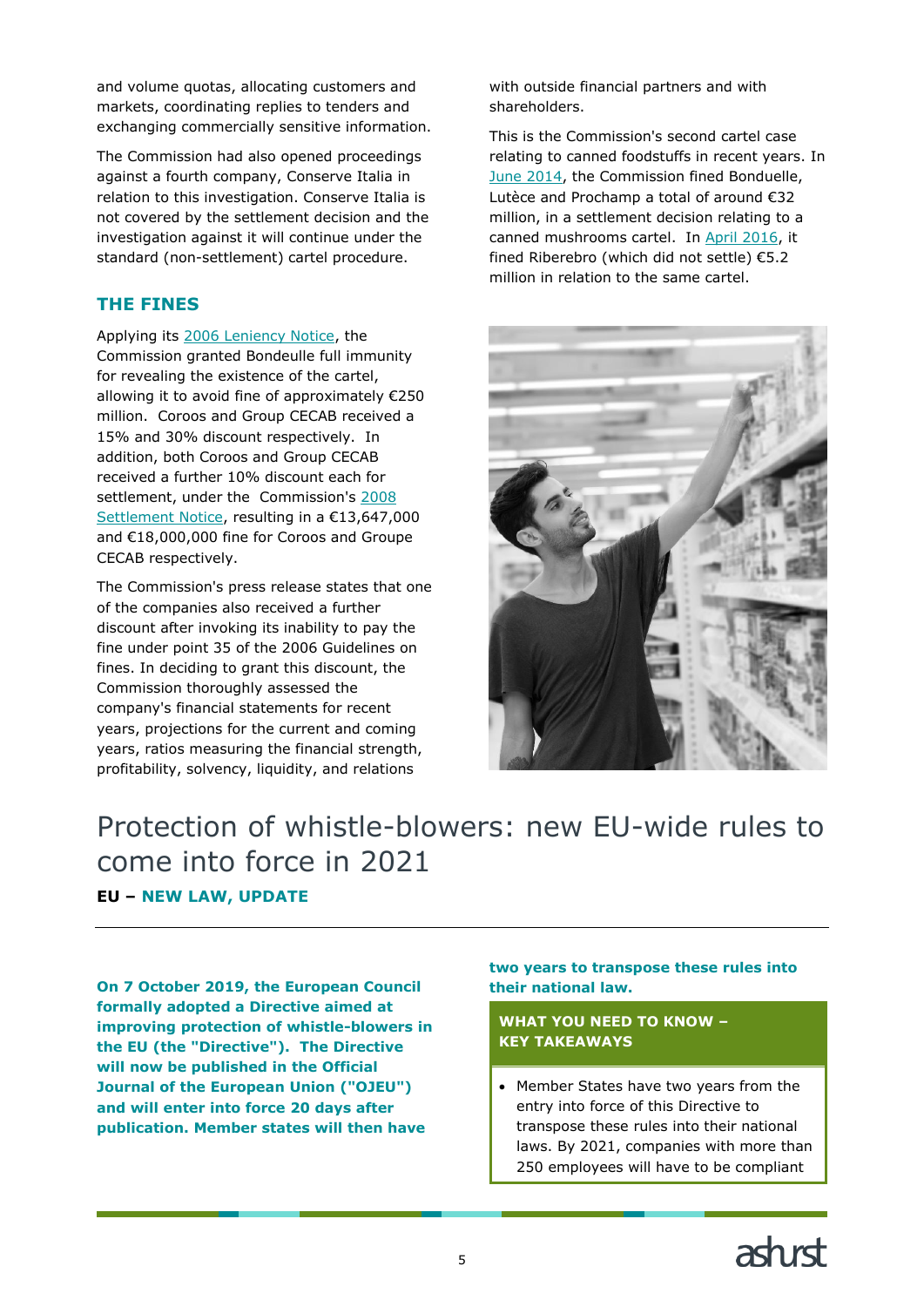and two years later, companies with 50 to 250 employees.

- Obligations include setting up an effective, GDPR-compliant, internal reporting channel available 24/7 in relevant languages.
- They also include implementing a number of safeguard and support measures intended to protect the whistle-blower and the individuals who assisted him. These consist notably in the provision of information on the rights of these individuals, on the procedures and remedies available to them. Companies should also ensure the protection of the anonymity of these individuals and protect them against retaliation in the organisation.

Whistle-blowers are individuals who in the context of their work become aware and expose behaviours that may threaten or harm public interest. These may be anticompetitive conduct or more generally breaches of rules and regulations (notably in the environmental or public health sectors).

However, potential whistle-blowers are often discouraged from reporting their concerns or suspicions for fear of retaliation. Currently, Member States' national laws relating to the protection of whistle-blowers are still very fragmented, some affording little to no protection to the latter<sup>1</sup>. Prompted by scandals such as the Dieselgate or the ongoing Cambridge Analytica revelations, the European Council and Parliament adopted – upon a proposal of the European Commission – a Directive on the protection of persons who report breaches of EU law.

The new rules are intended to have a broad scope of application. Individuals protected include employees, civil servants at national/local level, volunteers and trainees, non-executive members and shareholders. Areas covered include public procurement, financial services, prevention of money

laundering and public health. A list of all EU legislative instruments covered is annexed to the Directive but Member States may go beyond the latter when implementing the new rules.

The main protective measures provided for by the Directive include:

- the obligation to create effective and efficient reporting channels in companies of over 50 employees and municipalities of more than 10 000 inhabitants. Whistle-blowers are encouraged to use internal channels within their organisation first, before turning to external channels which public authorities are obliged to set up;
- safeguards to protect whistle-blowers from retaliation, such as being suspended, demoted and intimidated. Those assisting whistle-blowers, such as colleagues and relatives are also protected. The Directive contains a list of support measures which will be put in place for whistle-blowers. These include easily accessible information and advice on procedures and remedies available and on the rights of the person concerned, effective assistance by competent authorities and legal aid in criminal and in cross-border civil proceedings; and
- the obligation for employers/public authorities to respond and follow-up on whistle-blowers' reports within 3 months, with the possibility of extending this to 6 months for external channels in duly justified cases.

Member States have two years from the entry into force of this Directive to transpose these rules into their national laws. This means that by 2021 companies with more than 250 employees must fulfil their obligations and two years later this will also apply to companies with 50 to 250 employees. Companies who have yet to implement internal reporting processes/channels may already do so in order to manage risks within their organisations.

ł

At the moment, only 10 EU countries have a comprehensive law protecting whistle-blowers. At EU level, there is legislation in only a limited number of sectors (mostly in the areas of financial services) which include measures to protect whistle-blowers.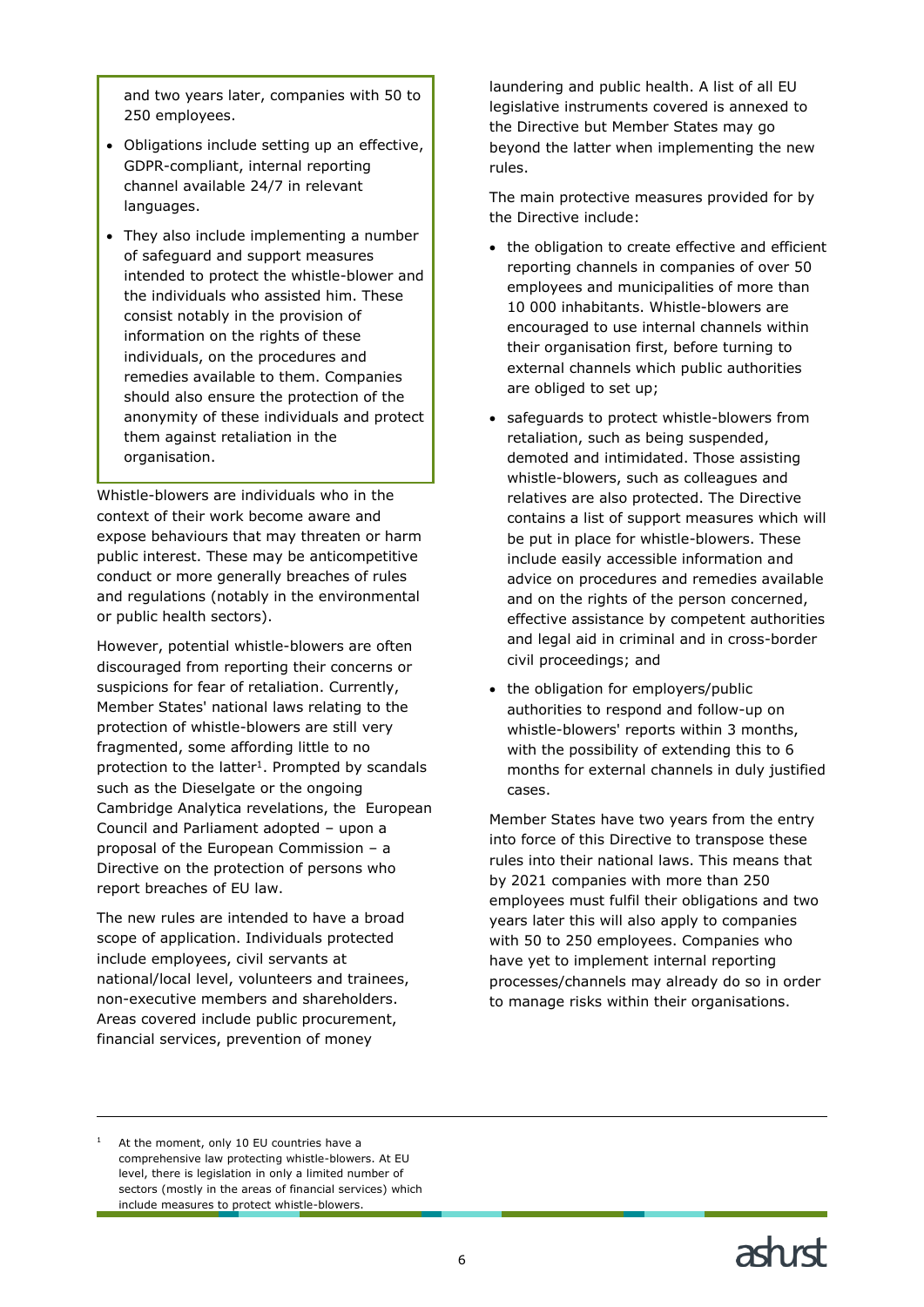# <span id="page-6-0"></span>ECJ upholds Commission inspections following privilege issue

# **EU – ANTITRUST – CARTELS, PROCEDURE**

**On [17 October 2019,](http://curia.europa.eu/juris/document/document.jsf?text=&docid=219252&pageIndex=0&doclang=FR&mode=req&dir=&occ=first&part=1&cid=5234702) the Court of Justice of the European Union ("ECJ") dismissed an appeal by ethanol company Alcogroup and its subsidiary Alcodis (collectively "Alcogroup") against a ruling of the General Court ("GC") which had dismissed the company's request for the suspension of the European Commission's ("Commission") investigation and the annulment of an inspection decision after the inspectors examined documents marked as legally privileged.**

### **WHAT YOU NEED TO KNOW – KEY TAKEAWAYS**

- It is important to watch out for privileged documents during inspections and ensure (without obstructing the inspection) that these are protected as quickly as possible.
- Procedural issues during an inspection do not invalidate the decision to initiate the inspection.
- Procedural steps during an investigation are not amenable to appeal.

# **BACKGROUND**

In October 2014, Commission officials carried out an inspection at Alcogroup in relation to an ongoing investigation into possible collusion between companies in the oil and biofuel sectors (the "first inspection"). A second inspection took place in March 2015 in connection with a separate investigation into price fixing and market sharing in the bioethanol market (the "second inspection").

Prior to the second inspection, Alcogroup had agreed with the Commission that documents labelled as privileged would be set aside for review with Alcogroup's lawyers following the inspection. These documents included privileged communications prepared following the first inspection. However, during the electronic searches carried out as part of the second inspection, among the documents

'tagged' by the Commission for export were several communications marked as legally privileged. The Commission explained this as being due to the fact that those legally privileged documents had effectively been swept up with other, non-privileged documents, to which they were related. All documents marked as legally privileged were subsequently separated into a different file following complaints from Alcogroup's lawyers (with the exception of one document, which was returned later).

In April 2015, Alcogroup sent a letter to the Commission requesting that both investigations be suspended. Alcogroup argued that it could not defend itself effectively once the Commission had reviewed privileged documents that had been prepared as part of their defence following the first inspection. In May 2015, the Commission sent a letter to Alcogroup rejecting this request ("Commission's Letter").

On 29 May 2015, Alcogroup appealed: (a) the second inspection decision; and (b) the Commission's Letter. At the same time, Alcogroup also sought interim measures from the GC requiring the Commission to suspend its investigations. This application was rejected.

# **THE APPEALS**

In April 2018, the GC dismissed the appeal as inadmissible. The GC had previously ordered Alcogroup to provide unredacted versions of the relevant communications to the Court (although they were not provided to the Commission).

In its judgment, the GC:

- held that the legality of the decision to inspect Alcogroup in 2015 could not be impacted by any arguments that the subsequent procedure was unlawful; and
- as regards the Commission's Letter, the GC also rejected Alcogroup's challenge on the basis that the Commission's Letter amounted only to a refusal to discontinue the

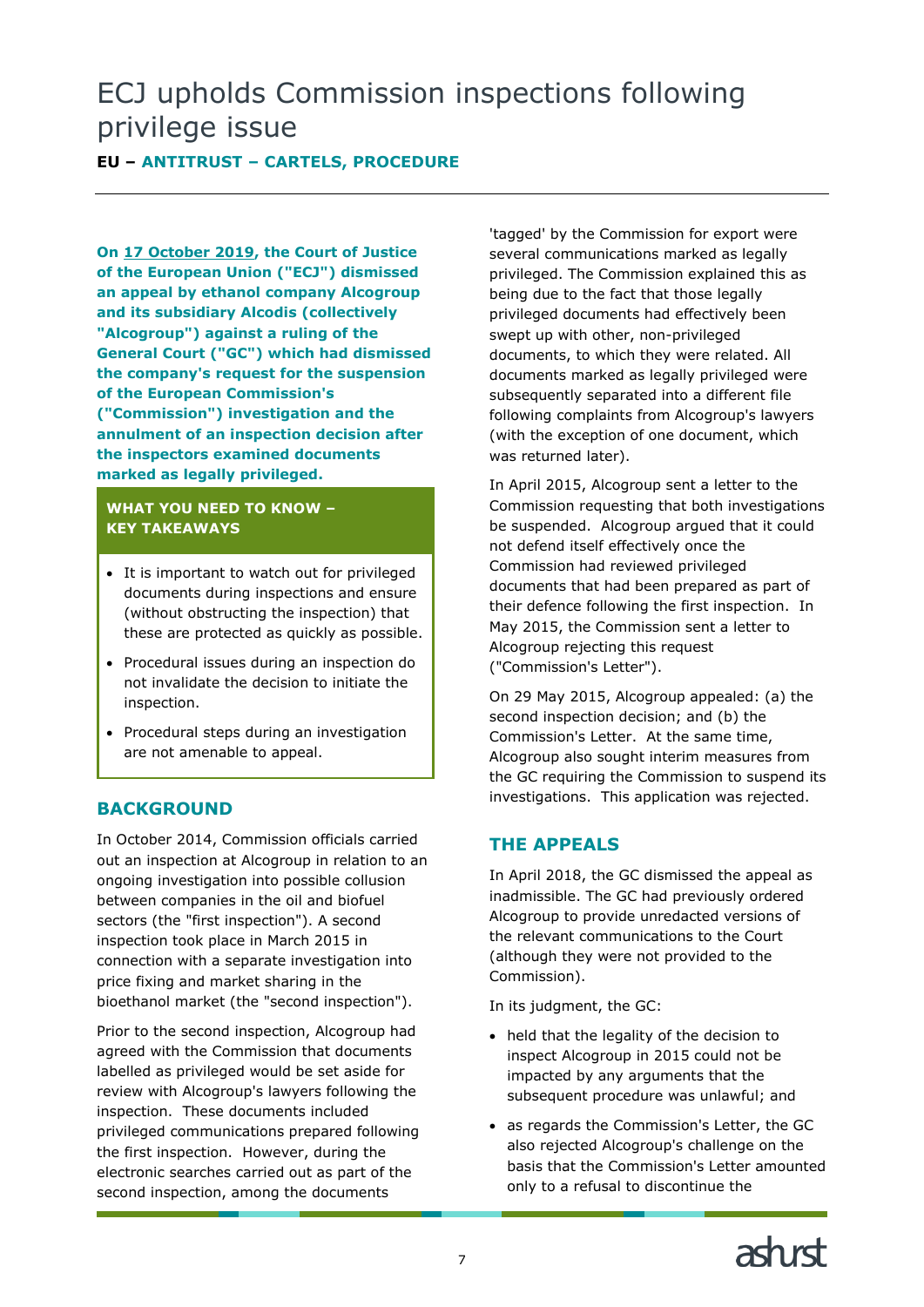investigative steps at that stage and was not a final determination as regards the privileged nature of the relevant documents.

Alcogroup filed an appeal with the ECJ, which upheld the GC's ruling in full. In its appeal, Alcogroup's arguments included that the GC should have examined whether the inspection decision was adequately reasoned. In Alcogroup's view, that decision should have included 'precautionary measures' to prevent the inspectors from examining documents marked 'legally privileged'. The ECJ upheld the GC's rejection of this argument and held that:

- the inspectors could not have inferred from the absence of such precautionary measures in the decision that they were allowed to review privileged materials; and
- the Commission had not confirmed in its Letter whether its officials had actually read the documents or not, only that tagging could not be equated with reading.

The ECJ's judgment is available [here.](http://curia.europa.eu/juris/document/document.jsf?text=&docid=219252&pageIndex=0&doclang=FR&mode=req&dir=&occ=first&part=1&cid=5144795)

# **COMMENT**

<span id="page-7-0"></span>Since Alcogroup's action was dismissed as inadmissible, the ECJ did not rule on the

substance of the dispute. The case does, however, highlight the difficulties posed by privileged documents in the context of dawn raids where an authority uses software to trawl through thousands of electronic documents, sort them into families and tag them. In particular it raises some key questions, including:

- if a document has been 'tagged' by the Commission during an inspection, can it be inferred that it has been read by it? On the face of it, the judgment seems to imply that it cannot. However, that is ultimately a question of proof and evidence and, since the action was rejected as inadmissible, it has not been addressed. That will need to be done in the context of an appeal against the final Commission decision (assuming there is one); and
- if privileged communications were read, does that affect the legality of the final decision? In practice this will very likely depend on the extent to which these documents have been relied upon by the Commission and affected the content of the decision.

# Belgian authority fines pharmacist body for limiting advertising and rebates

**BELGIUM – ANTITRUST – ANTICOMPETITIVE AGREEMENTS**

**On 16 October 2019, the Belgian Competition Authority ("BCA") fined the national Order of Pharmacists €225,000 for taking disciplinary measures limiting the ability of pharmacists to advertise and apply rebates to parapharmaceutical products.**

**WHAT YOU NEED TO KNOW – KEY TAKEAWAYS**

• The BCA's decision was prompted by various complaints from pharmacies and has to be read in light of a parallel [decision](https://www.belgiancompetition.be/sites/default/files/content/download/files/abc-2019-io-14_pub_0.pdf) taken earlier this year by which the BCA imposed a fine on the Order of

Pharmacists for having obstructed MediCare-Market's commercial activity.

• In this case, the settlement procedure was followed and led the Order of Pharmacists to commit to adapt its Code of Ethics in a way to no longer restrict advertising with regard to parapharmaceuticals and make sure that disciplinary measures are not taken with regard to pro-competitive behaviour.

Between 2010 and 2017, the Investigation and Prosecution Service of the BCA received various complaints from pharmacies, some of which have an online presence, concerning both the rules of the Code of Ethics in relation to the advertising and the granting of rebates and the

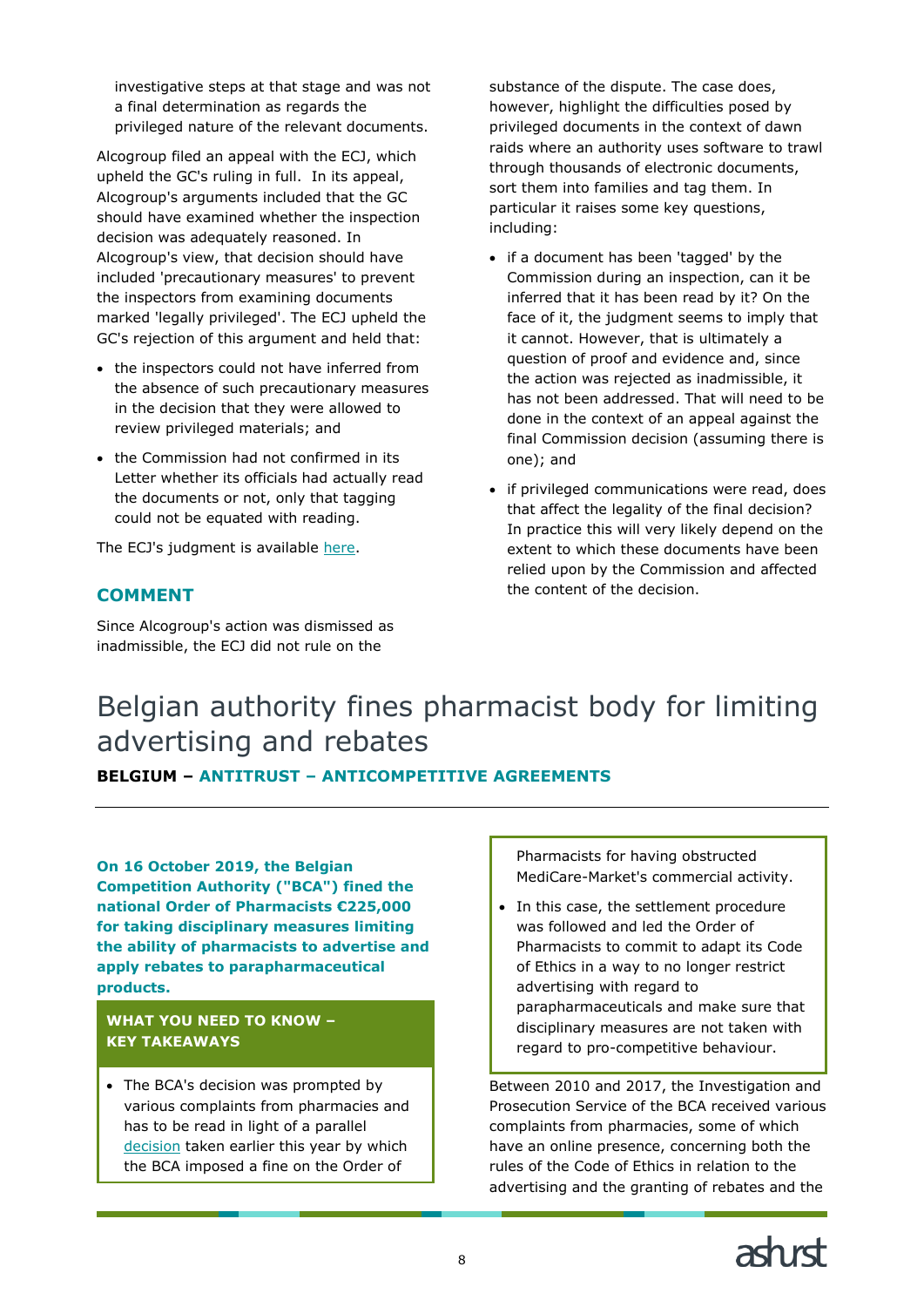application of these rules by the Order of Pharmacists.

The complainants argued that both the rules of the Code of Ethics and the disciplinary measures adopted on the basis of these rules were preventing them from pursuing their commercial activity in a normal way.

In its [decision of 15 October 2019,](https://www.belgiancompetition.be/sites/default/files/content/download/files/abc-2019-pk-34-aud_pub.pdf) the BCA found that the Order of Pharmacists breached Article IV.1 of the Belgian Code of Economic Law and Article 101 TFEU by adopting, maintaining and implementing provisions of the Code of Ethics prohibiting certain types of advertising practices, in particular online advertisement practices, for parapharmaceutical products.



The BCA concluded that such provisions limited the pharmacists' ability to advertise and to apply rebates for parapharmaceutical products.

The BCA followed the settlement procedure, which implies an admission of guilt by the Order of Pharmacists. In addition, the Order of Pharmacists committed to adopt, by the end of 2019:

- a revised Code of Ethics which provides for the approval in principle of advertising and commercial practices allowing for paid referencing and advertising via social media; and
- an explanatory code on advertising and commercial practices to complete and facilitate the interpretation of the provisions of the revised Code of Ethics.

This case confirms once again that competition law fully applies to liberal professions such as pharmacists and that ethical rules cannot be used to restrict competition to the detriment of consumers.

# <span id="page-8-0"></span>Procter & Gamble, Coty, Chanel and two wholesalers fined for exclusive overseas import agreements

# **FRANCE – ANTITRUST – ANTICOMPETITIVE AGREEMENTS**

**On 8 October 2019, the French Competition Authority ("FCA") sanctioned Procter & Gamble ("P&G"), Coty and Chanel, as well as their wholesalers, €176,000 for having implemented exclusive import agreements in overseas territories.**

### **WHAT YOU NEED TO KNOW – KEY TAKEAWAYS**

- Since March 2013, the Luren law has prohibited exclusive import agreements in French overseas territories.
- These agreements remain an active area of enforcement for the FCA, with the

present case being the seventh such decision.

In November 2017, the FCA received a complaint regarding exclusive import agreements in the perfumes and cosmetics distribution sector in French Antilles, French Guiana and on the Reunion Island having been implemented after the entry into force of the Law on Economic Regulation in French overseas territories (known as the "Lurel Law") of 20 November 2012. The Lurel law, whose purpose is to address the specific competition law issues of those territories (i.e. insularity, concentration of markets, entry barriers, etc.), prohibits exclusive import agreements as of 22 March 2013.

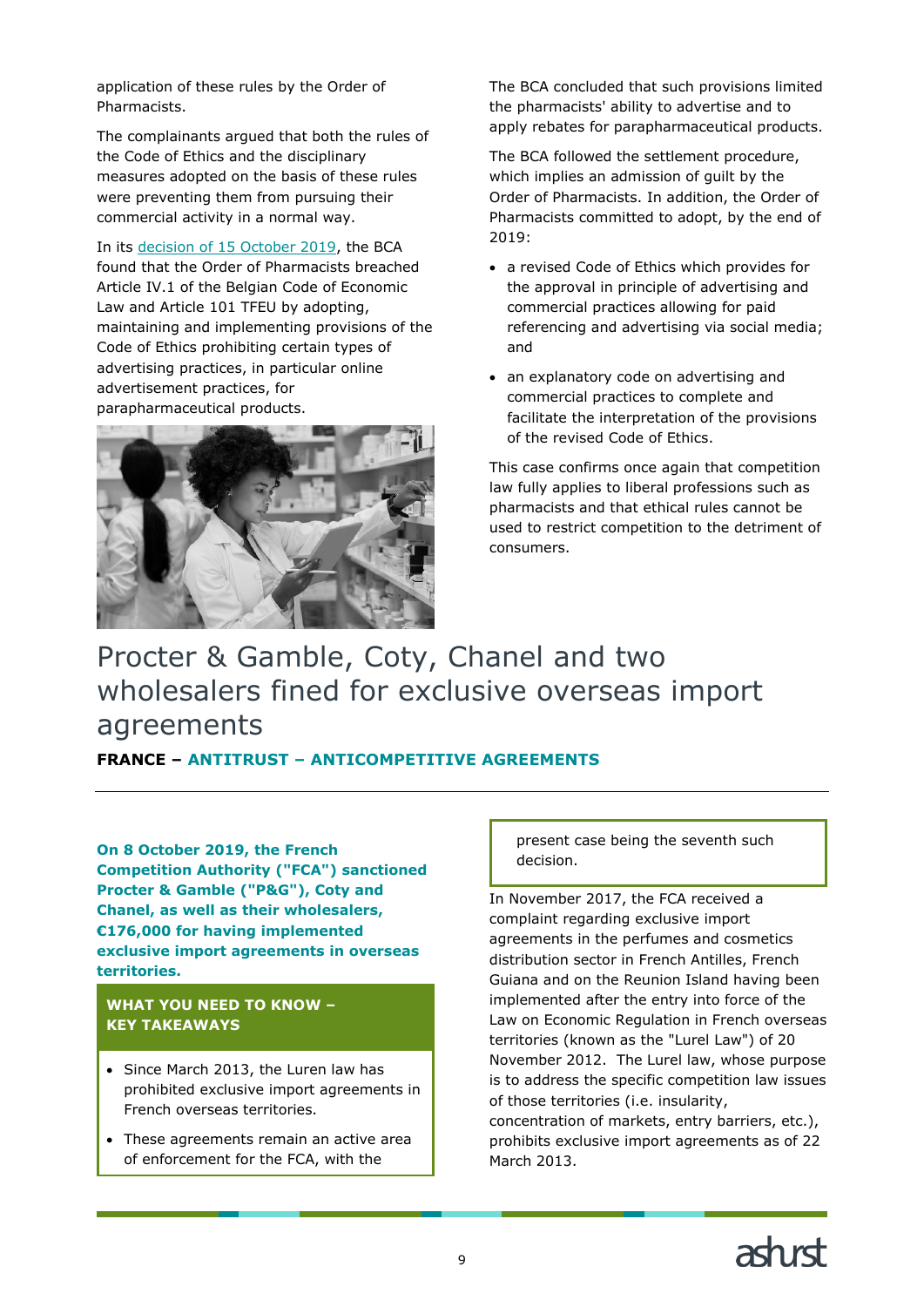In French Antilles and Guiana, P&G and its wholesaler (Parfumerie d'Outremer) maintained exclusive import rights regarding products of certain P&G brands after this date and until February 2014. Then, Coty acquired these brands and granted Parfumerie d'Outremer similar rights. Therefore, each of these companies has been sanctioned by the FCA for having maintained or established exclusive import rights.

On the Reunion Island, the wholesaler of Bourjois' products (Sodibel) benefited from exclusive import rights until January 2014 – being specified that although at the time of implementation of the practices, Bourjois was owned by Chanel, its activity has then been transferred to Coty. In this context, the FCA sanctioned Chanel as Bourjois' former parent company and Coty as the buyer of Bourjois. Sodibel was also fined for these practices.

Fines were imposed by the FCA in accordance with the terms of the settlement procedure for which each company concerned applied and amounted to a total of €176,000.

This is the seventh decision sanctioning exclusive import agreements regarding French overseas territories issued by the FCA since the entry into force of the Lurel law, other sectors concerned being the distribution of consumer goods, medical biology products, and termite traps.

Finally, it should be noted that Sodibel had already been sanctioned by the FCA for the implementation of practices of similar nature regarding the distribution of dessert products in July 2017.

# <span id="page-9-0"></span>FCA Stihl sanction for online sales ban confirmed on appeal

### **FRANCE – ANTITRUST – ANTICOMPETITIVE AGREEMENTS**

**The Court of appeal of Paris has confirmed the decision of the French Competition Authority ("FCA") sanctioning Stihl, a manufacturer of mechanical garden equipment, for prohibiting, between 2006 and 2017, the sale of certain dangerous products on its distributors' websites. The Court of appeal, however, reduced the fine by €1 million to €6 million.**

### **WHAT YOU NEED TO KNOW – KEY TAKEAWAYS**

- The sale of high quality and technical products that also present a safety risk for end users legitimates the creation of a selective distribution network.
- This does not allow the supplier to impose on its authorized distributors a requirement to deliver products by hand and thus to de facto exclude online sales.

As a reminder, Stihl, a manufacturer of mechanical garden equipment such as chainsaws, brush cutters, pole-saws, imposed two restrictions on online sales on its

authorised dealers (see our previous newsletter [article\)](https://www.ashurst.com/en/news-and-insights/legal-updates/french-competition-authority-applies-coty-judgment/).

First, Stihl prohibited the resale of its products (dangerous or not) on third party platforms. The FCA had considered that this prohibition was justified in light of the EU Court of Justice's [Coty](http://curia.europa.eu/juris/document/document.jsf?text=&docid=197487&pageIndex=0&doclang=en&mode=lst&dir=&occ=first&part=1&cid=9046336) precedent.

Second, Stihl obliged its resellers to hand deliver those of its products that were deemed to be "dangerous". These products had to be either collected by the client at the dealer's premises or delivered by the dealer himself and not by a third party such as a transporter. This resulted in Stihl de facto preventing online sale of these products according to the FCA.

Stihl appealed that second aspect of the FCA's decision before the Court of appeal of Paris.

Whilst the Court of appeal concluded that this de facto restriction on online sales was a restriction of competition 'by object', it conducted an in-depth analysis to assess the object and effects of this practice.

First, it observed that the restriction was justified and likely to guarantee a proper use of the products and the users' safety. However, it

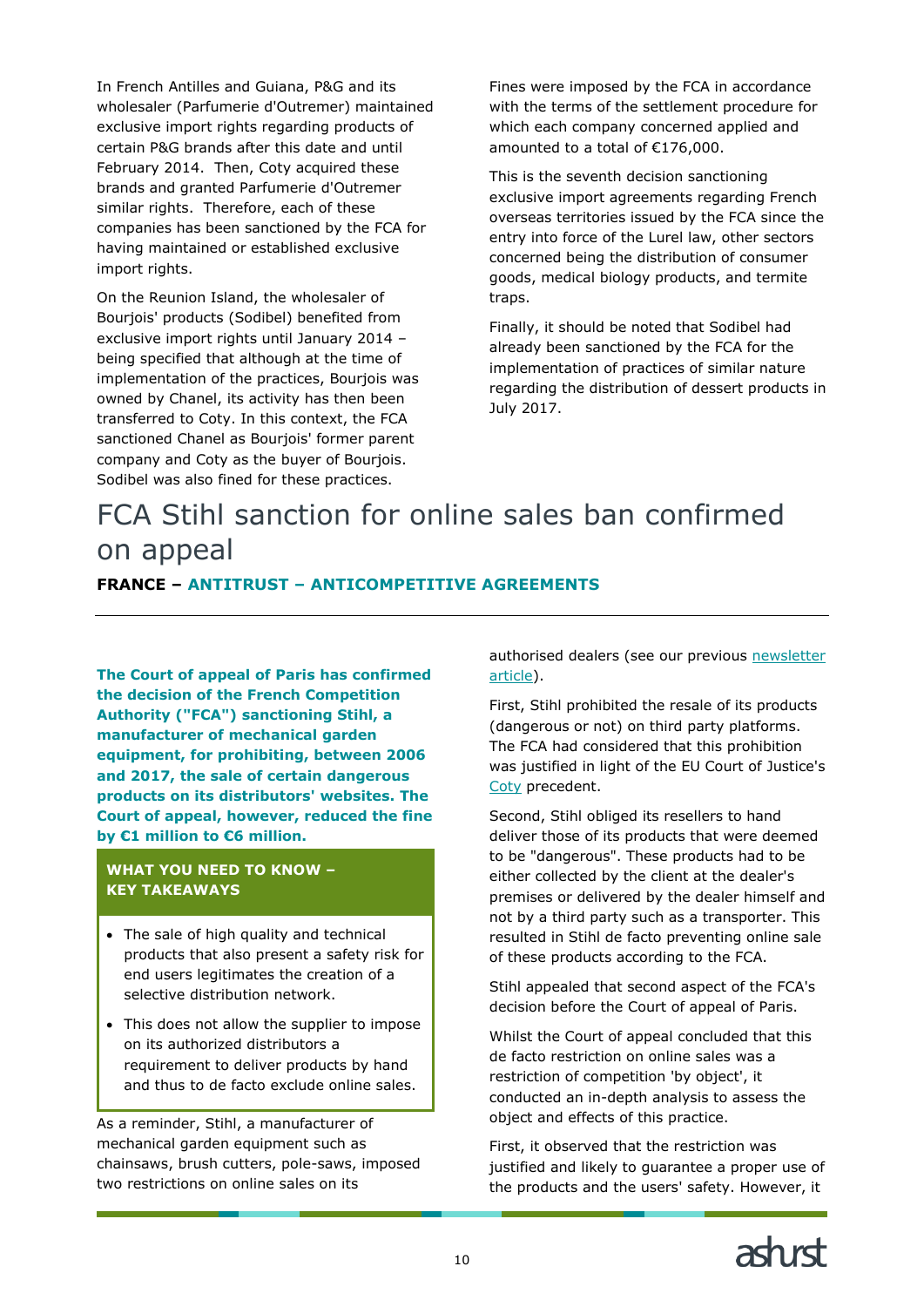considered that it went beyond what was necessary to achieve that purpose. The Court noted that the restriction applied to professional and non-professional users without distinction. It also pointed out that online assistance (i.e. not necessarily a hand delivery) could be an appropriate instrument to guarantee a proper use and users' safety.

Second, the Court of appeal considered that the object infringement was not liable to be exempted considering that direct advice by

authorized dealers, whilst useful, was not necessary. It stressed that the only advantage of this practice consisted in the assurance that the end user would hear the safety instructions. Yet, other online tools could be implemented to achieve the same safety objective without restricting competition.

The Court of appeal concluded that the restriction deprived end users without justification of all the benefits of online sales.

<span id="page-10-0"></span>

# K-Line receives \$34.5m fine for criminal cartel conduct

# **AUSTRALIA – ANTITRUST - CARTELS**

**On [2 August 2019,](https://www.accc.gov.au/media-release/k-line-convicted-of-criminal-cartel-conduct-and-fined-345-million) Kawasaki Kisen Kaisha Ltd ("K-Line") was ordered by the Federal Court of Australia to pay a AUD34.5 million fine for criminal cartel conduct occurring between July 2009 and September 2012. K-Line's fine is the largest ever criminal penalty to be handed down for contraventions of the Australian Competition and Consumer Act 2010 (Cth).**

### **WHAT YOU NEED TO KNOW – KEY TAKEAWAYS**

• Companies should ensure that they do not enter agreements that may have an effect in distorting or limiting competition in the relevant market. Internal whistle-blower arrangements are likely to mitigate this risk.

- The ACCC has extensive powers to investigate possible cartel conduct and can and will refer serious cases to the CDPP to consider criminal prosecution.
- Courts view cartel conduct as requiring firm condemnation and condign punishment. They will impose harsh penalties on companies found guilty of cartel conduct, regardless of the relevant conduct occurring overseas or part of a global cartel where prosecution may have already occurred in other jurisdictions.
- Companies that have been involved in potentially suspicious activities should seek advice immediately, because cartel immunity is only available to the first party to report the conduct/arrangement to the Australian Competition and Consumer Commission ("ACCC").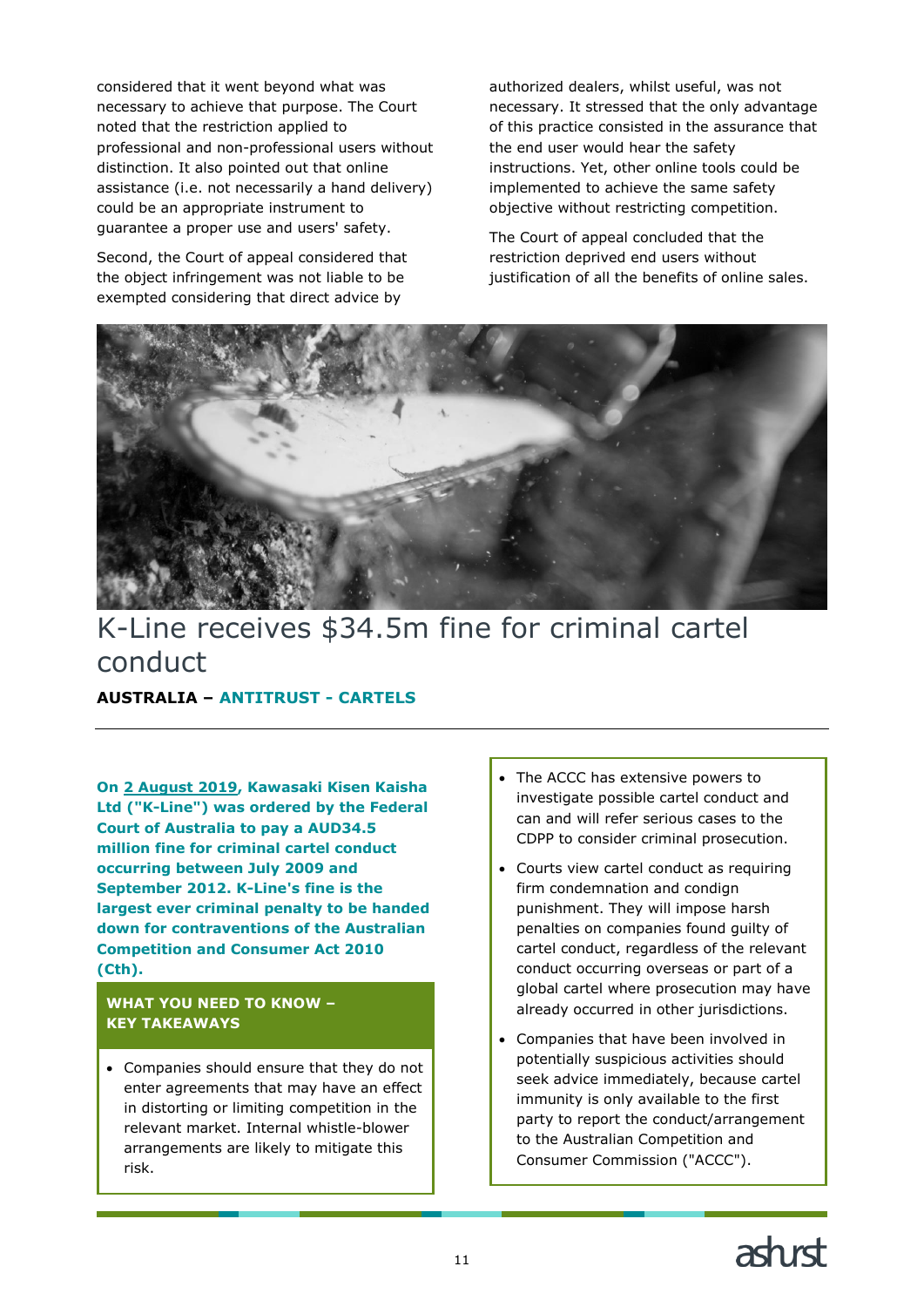K-Line is a global Japanese transportation company that, relevantly, supplies shipping services for the transportation to Australia of cargo such as motor vehicles, buses, trucks and other "roll-on, roll-off" commercial vehicles.

In February 1997, K-Line entered a "Respect Agreement" with a number of other global shipping companies which established an understanding that the parties would not attempt to take current business from one another or seek to alter their market shares. The cartel provisions of particular interest involved fixing freight rates for vehicle transport services to ports in Australia supplied to eleven key motor vehicle manufacturers including Honda Motor Company Ltd, Nissan Motor Co Ltd, Suzuki Motor Corporation and Toyota Motor Corporation.

The ACCC commenced investigations into the matter in 2012 after action was taken by the Japan Fair Trade Commission and the United States Department of Justice in overseas jurisdictions. Shortly after, K-Line sought immunity from the ACCC but this was not available as K-Line was not the first shipping company to approach the ACCC doing so.

In August 2017, Nippon Yusen Kabushiki Kaisha, another party to the arrangement, was convicted of knowingly giving effect to cartel provisions in breach of the Competition and Consumer Act and was fined AUD25 million.

Criminal charges for cartel conduct were laid by the Commonwealth Director of Public Prosecutions against K-Line in November 2016. In April 2018, K-Line pleaded guilty to a charge of intentionally giving effect to cartel provisions.

In his sentencing, Justice Wigney found the factors which weighed towards a more severe punishment included:

- the maximum penalty in respect of the offence by K-Line being AUD 100 million;
- the systematic, deliberate and covert nature of the conduct over a long period of time and by members in senior management;
- the potential damage to the Australian market's integrity from such conduct; and
- the need for general and specific deterrence.

Mitigating factors included:

- the contrition and rehabilitation demonstrated by K-Line, including changes made to the corporate structure to prevent recidivism;
- the plea of guilty and co-operation provided to the ACCC during investigations;
- the penalties imposed by courts and authorities in other jurisdictions; and
- K-Line's otherwise clear history from conviction of offences worldwide.

Justice Wigney concluded that, in all the circumstances, a AUD34.5 million fine was appropriate. He incorporated a 28% discount, noting that but for the guilty plea and corporation and contrition displayed throughout, K-Line's fine would have been AUD48 million.

ACCC Chair Rod Sims said "This decision is a serious warning to businesses and will deter others seeking to join or start a cartel. Businesses should know that engaging in cartel conduct will result in ACCC scrutiny and result in potentially very serious consequences.

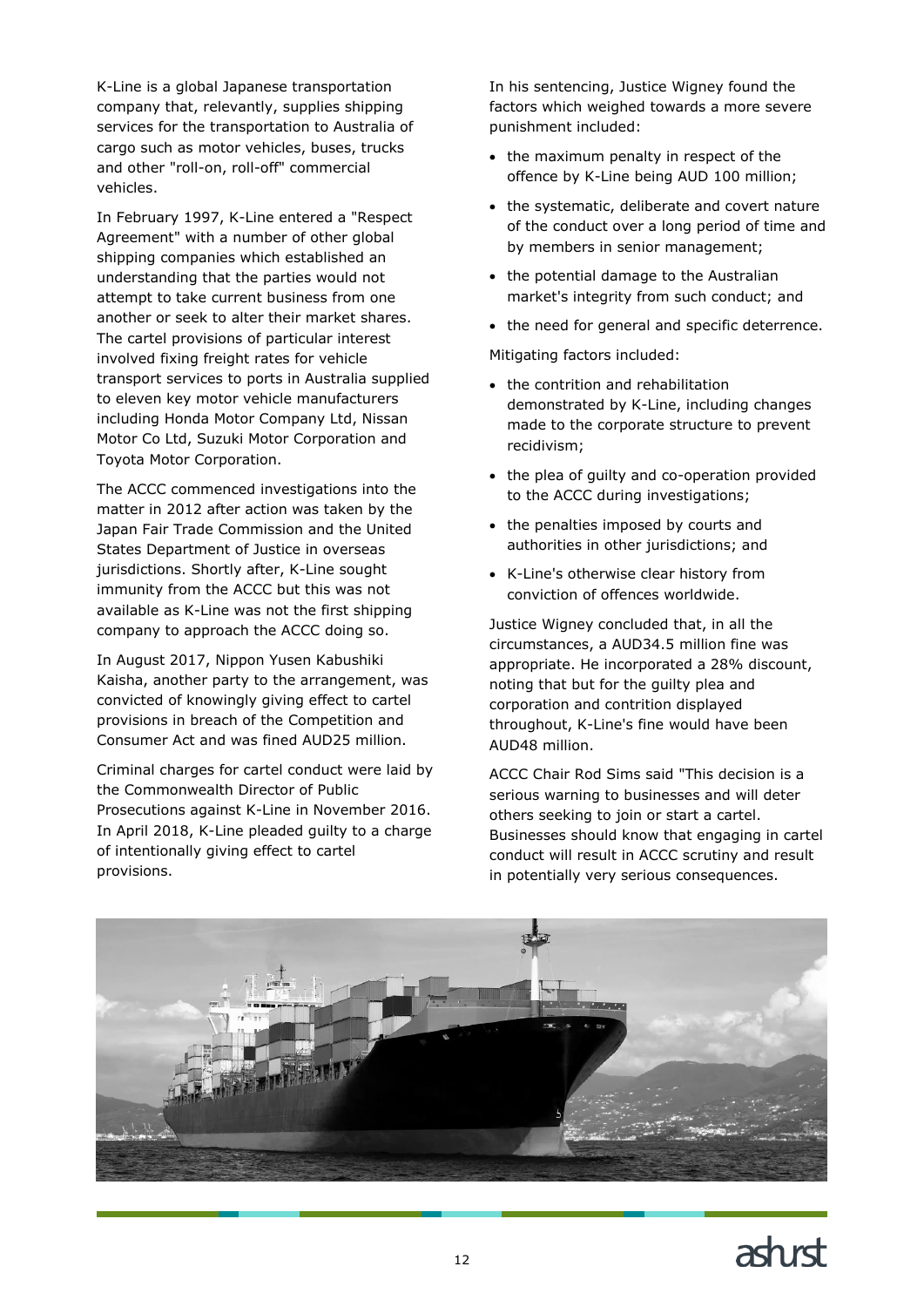# <span id="page-12-0"></span>CNMC fines 19 assembly and maintenance companies for bid-rigging

**SPAIN – ANTITRUST - CARTELS**

**The Spanish Competition Authority ("CNMC") has [fined](https://www.cnmc.es/sites/default/files/editor_contenidos/Notas%20de%20prensa/2019/20191009_NP_Sancionador_Montajes_Industriales_eng.pdf) 19 assembly and maintenance companies operating in the energy and petrochemical sectors €54.2 million, and fined 8 directors €0.28 million, for big-rigging practices following a leniency application submitted by one of the companies.**

### **WHAT YOU NEED TO KNOW – KEY TAKEAWAYS**

- The case reflects the CNMC's continued focus on stamping out bid-rigging (both in the public and private sector).
- The case also shows the CNMC's willingness to use new legal tools to deter anticompetitive conducts such fining directors of infringing companies and banning companies from participating in future public tenders.
- It is the third time that the authority has used its power to ban public tendering, again leaving the National Consultancy Board for Administrative Contracting to determine the scope and duration of the ban.

The CNMC concluded that the companies engaged in a cartel between 2001 and 2017 to share, at least, 746 bidding contracts (all private sector with the exception of one public contract) among themselves, which would have affected around 20 clients in the energy and petrochemical sectors. According to the authority, this is a sector in which contracting usually takes place through private tenders, as assembly and maintenance requires complex and specific safety, industrial quality and environmental standards.

The CNMC considered proven at least 18 meetings among the infringing companies in which they agreed to allocate customers, tenders, exchange commercially sensitive

information, propose "cover offers" in tenders, as well as set prices and compensation. In addition, the coordination methods among the companies evolved over time due to the long duration:

- At a first stage, the designated awarding company sent its offer to the others so they could increase theirs by a certain percentage; and
- At a second stage, an Excel file was circulated among the companies in which they indicated the prices, offers, companies submitting bids and the designated awarding companies.

The investigation follows a leniency application submitted by one of the companies, which was exempted from paying a fine (although one of its directors was fined €42,400 since he refused to cooperate with the CNMC). In addition, another company that cooperated with the authority was granted a 50% reduction in its fine.

In addition to the fines imposed on the companies and directors, the CNMC has used the procedure previewed in the Public Procurement Law (Law 9/2017) to ban the infringers (with the exception of the companies that participated in the leniency programme) from submitting public tenders, for the third time (see [here](https://www.cnmc.es/sites/default/files/editor_contenidos/20190710%20NP%20Transporte%20Escolar%20Murcia%20SAMUR_02_18%20(5739).ENG.pdf) and [here\)](https://www.ashurst.com/en/news-and-insights/legal-updates/cnmc-fines-15-rail-cartelists-118m-and-its-directors/). As in previous cases, the CNMC did not determine the scope and duration of the prohibition, which will have to be determined by the National Consultancy Board for Administrative Contracting.

This case shows the interest of the authority in using new legal tools to deter anticompetitive practices such as the possibility to fine directors of the infringing companies, or to impose a ban from submitting public tenders (even though the large majority of the cartel concerned the private sector).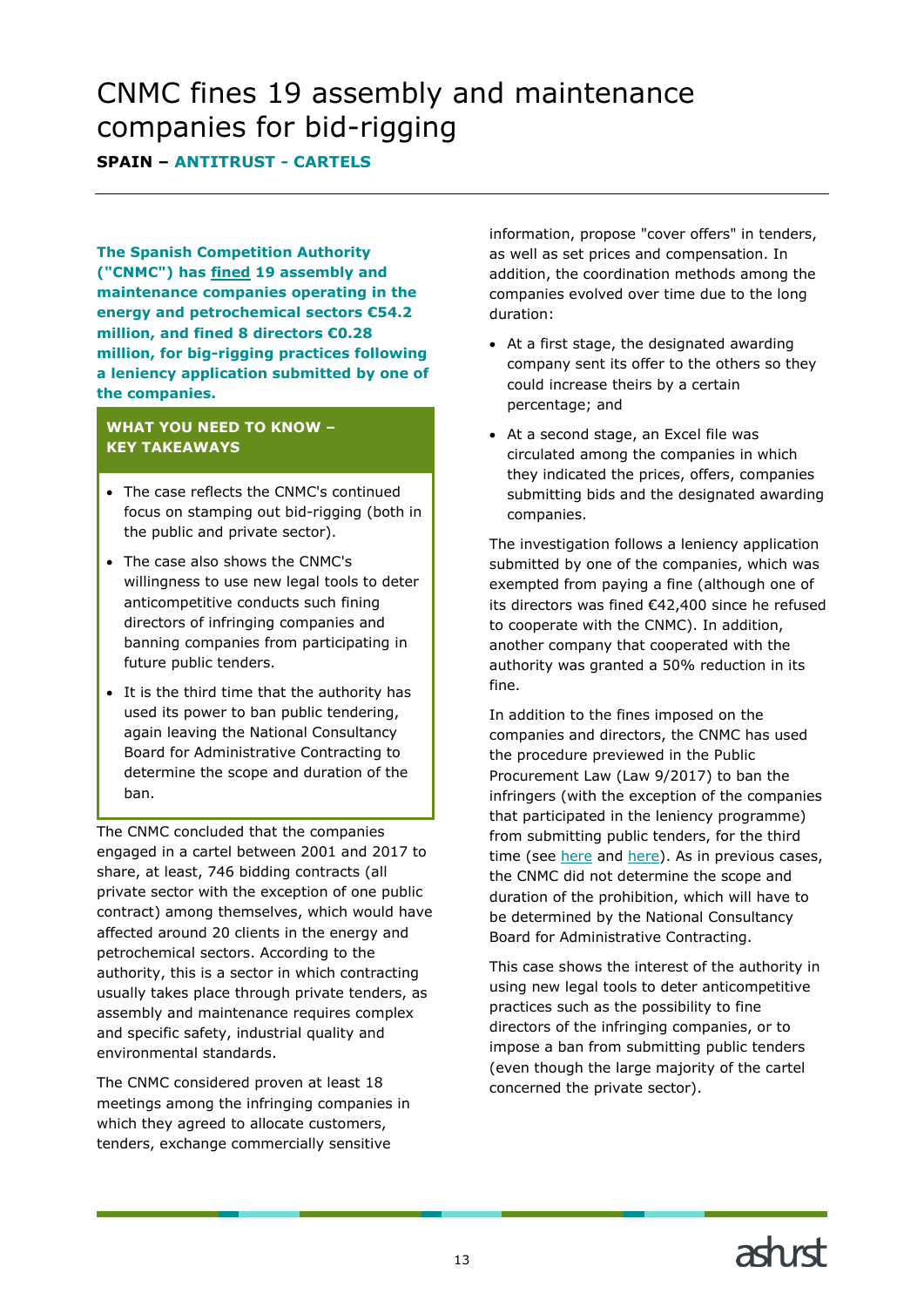# <span id="page-13-0"></span>CMA fines three construction firms £36m for cartel conduct

# **UK – ANTITRUST - CARTELS**

**FP McCann Ltd, Stanton Bonna Concrete Ltd ("SBC") and CPM Group Ltd ("CPM") have collectively been [fined](https://www.gov.uk/cma-cases/supply-of-precast-concrete-drainage-products-civil-investigation) more than £36 million by the Competition and Markets Authority ("CMA") for participating in an illegal cartel in relation to the supply of concrete drainage products.**

### **WHAT YOU NEED TO KNOW – KEY TAKEAWAYS**

- Companies can be fined up to 10% of their group turnover for engaging in conduct which breaches competition rules.
- It is also a criminal offence in the UK to engage in the most serious and damaging forms of anti-competitive agreements, known as "hard core cartels". These include agreements relating to pricefixing, the sharing of markets or customers, limiting production or supply, or bid-rigging. Significant sanctions, including a prison sentence of up to five years, exist for individuals found guilty of the offence.
- Director disqualification has become a central tool in the CMA toolkit. Directors should be aware that they have a personal responsibility for ensuring that their companies comply with competition law, and that they may become subject to this sanction even if they have not themselves been directly involved with competition law breaches.
- A Competition Disqualification Order ("CDO") will be made by the court (on the application of the CMA) where there has been a breach of competition law and the court considers that a person's conduct as a director makes him or her unfit to be concerned in the management of a company.
- The CMA also has the power to obtain a Competition Disqualification Undertaking

("CDU") from a director instead of applying for a CDO.

# **THE CARTEL AND FINES**

The three firms were found to have fixed and co-ordinated prices of concrete drainage products, shared the market among themselves by allocating customers, and exchanged commercially sensitive information at regular meetings attended by senior executives of all three firms. In particular, the meetings were used as evidence by the CMA when making its final decision, after it secretly recorded a number of them during the life of the cartel.



At the time of the alleged cartel, which spanned seven years, the three firms were the largest players in the market, holding a combined share of more than 50%. From 2010 onwards, they collectively held more than 90% of the market. The concrete drainage pipes they manufacture are used in large infrastructure projects and are usually supplied to engineering and construction firms, as well as utility providers and local and national government bodies.

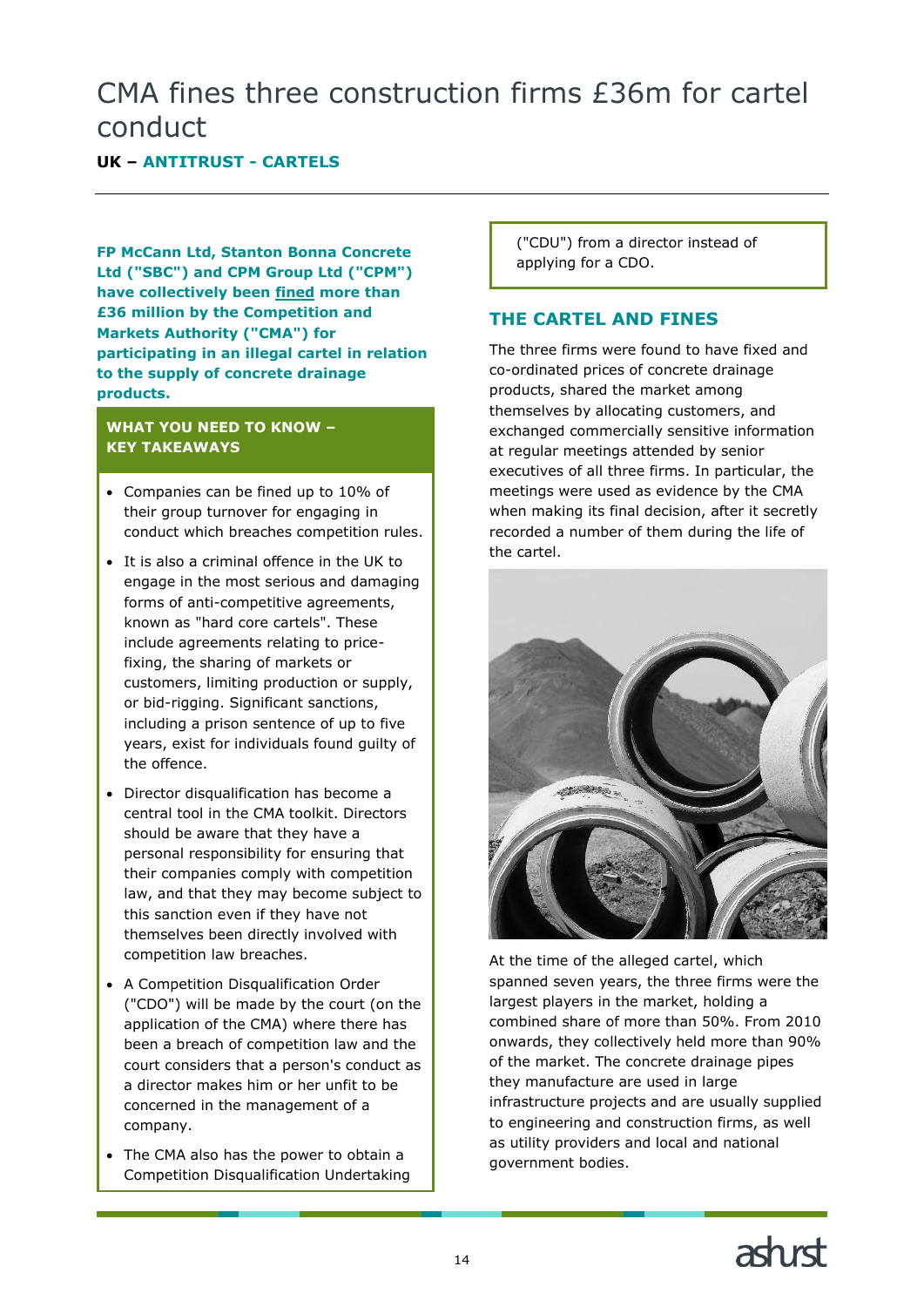Regarding the level of the fine, the CMA said that issuing large fines in this and other sectors are key to cracking down on cartels and deterring others from participating in this sort of behaviour in the future.

SBC and CPM previously admitted their involvement in the cartel, so received reductions to their fines as part of the CMA's [leniency and settlement guidelines.](https://www.gov.uk/guidance/cartels-confess-and-apply-for-leniency) In contrast, FP McCann has not accepted responsibility and has [said](https://www.bbc.co.uk/news/uk-northern-ireland-50155890) it will be "robustly" appealing the decision.

The criminal investigation and director disqualifications

The CMA also conducted a related criminal cartel investigation into whether individuals had committed an offence under section 188 of the Enterprise Act 2002 (the "criminal cartel offence"). The criminal investigation concluded

in June 2017 and in September 2017, the CMA announced that Barry Cooper, the CEO of SBC, had been sentenced to two years' imprisonment suspended for two years, a 6pm-6am curfew for six months and disqualification as a director for seven years, for participating in a price fixing and market sharing cartel in the supply of precast concrete drainage products.

In addition, on [26 April 2019](https://www.ashurst.com/en/news-and-insights/legal-updates/cma-ramps-up-use-of-director-disqualification-powers/) the CMA announced the disqualification of two former directors of CPM resulting from CPM's involvement in the cartel. The CMA secured legally binding CDUs from the former directors, for periods of seven and a half years and six and a half years. The CMA is entitled to accept such CDUs in place of going to court to seek CDOs, with both measures having the same legal effect.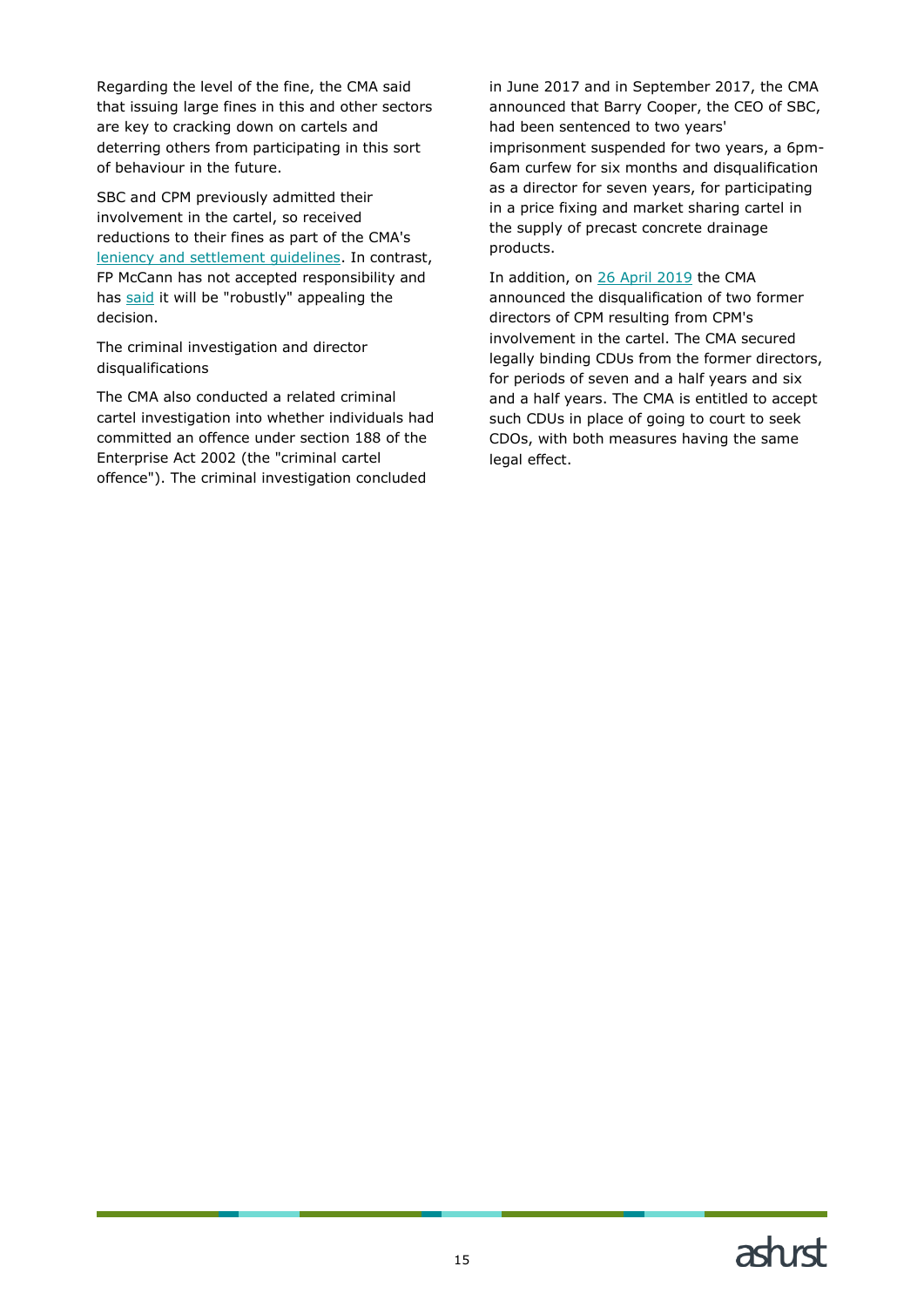### **Key EMEA Contacts**



#### **Rafael Baena** Partner Madrid

T +34 91 364 9895 M +34 676 623 682 rafael.baena@ashurst.com



**Michaël Cousin** Avocat à la Cour Paris

T +33 1 53 53 56 92 M +33 6 03 48 48 19 michael.cousin@ashurst.com



**Denis Fosselard** Partner Brussels

T +32 2 641 9976 M +32 476 474 564 denis.fosselard@ashurst.com



**Christophe Lemaire** Avocat à la Cour Paris

 $T$  + 33 1 53 53 54 62 M +33 6 81 98 96 44 christophe.lemaire@ashurst.com



**Ross Mackenzie** Partner London

T +44 20 7859 1776 M +44 7946 707 890 ross.mackenzie@ashurst.com



**Alexandre Vandencasteele** Partner Brussels

T +32 2 641 9962 M +32 475 456 944 alexandre.vandencasteele@ashurst.com



**Annick Vroninks** Partner Brussels

T +32 2 641 9971 M +32 477 52 37 82 annick.vroninks@ashurst.com



#### **Ute Zinsmeister** Partner Munich

T +49 89 24 44 21 187 M +49 172 66 15 078 ute.zinsmeister@ashurst.com



















T +32 2 641 9963







T +44 20 7859 1147 M +44 7917 064 750 neil.cuninghame@ashurst.com **Michael Holzhaeuser**

**Neil Cuninghame**

Partner London

Partner Frankfurt

T +49 69 97 11 28 50 M +49 151 14 79 98 17 michael.holzhaeuser@ashurst.com

**Duncan Liddell** Partner London

T +44 20 7859 1648 M +44 7766 113 476 duncan.liddell@ashurst.com

**Nigel Parr** Partner London

T +44 20 7859 1763 M +44 7785 346 577 nigel.parr@ashurst.com

**Steven Vaz** Partner London

T +44 20 7859 2350 M +44 7879 497 862 steven.vaz@ashurst.com

**Denis Waelbroeck** Partner Brussles

M +32 475 45 69 43 denis.waelbroeck@ashurst.com



### **Euan Burrows** Partner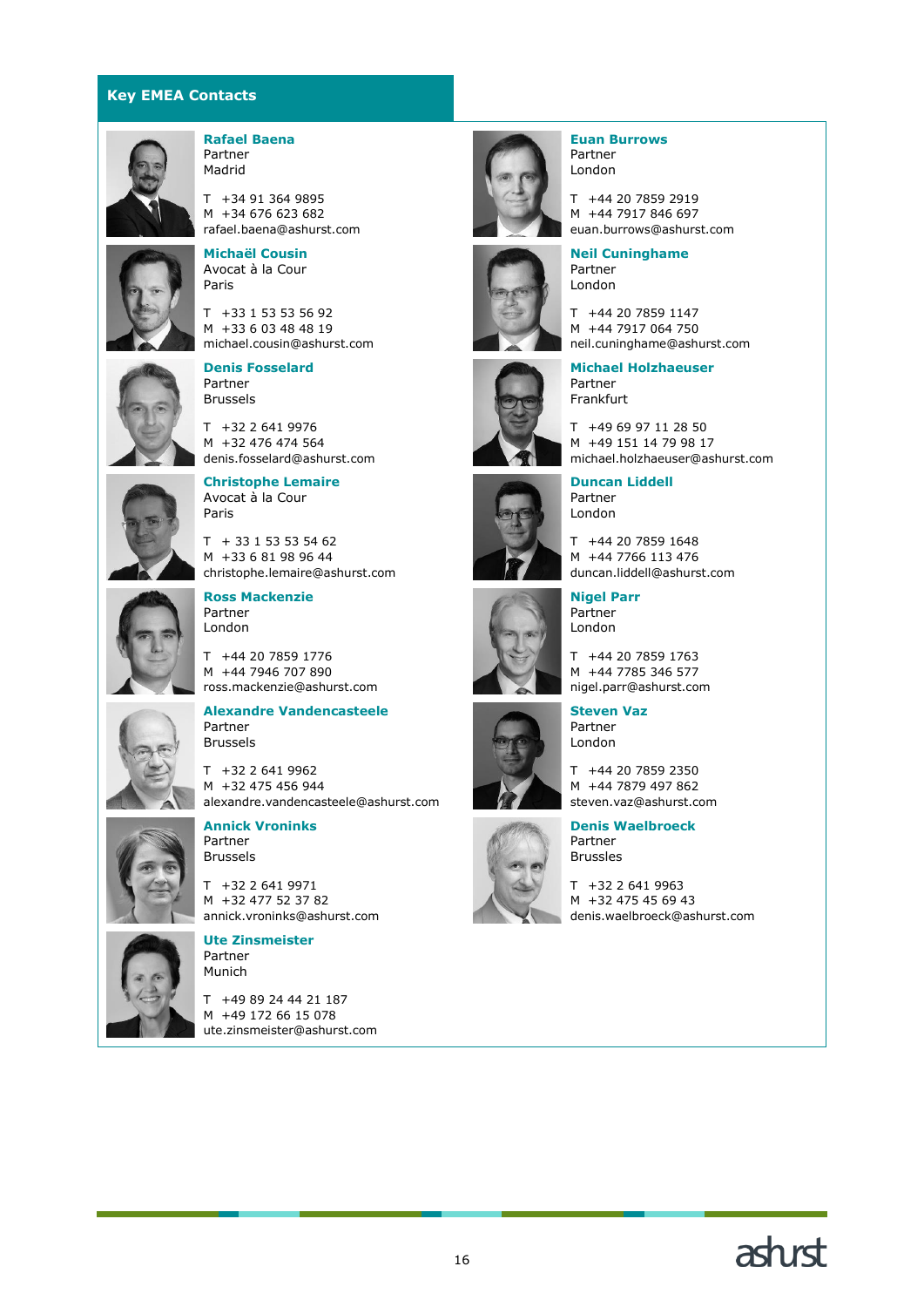### **Key Asia-Pac Contacts**



#### **Peter Armitage** Partner

Sydney  $T + 61 2 9258 6119$ M +61 418 973 700 peter.armitage@ashurst.com



# **Justin Jones**

Partner Melbourne T +61 3 9679 3640 M +61 412 426 826 justin.jones@ashurst.com



#### **Ross Zaurrini**

Partner Sydney  $T + 61 2 9258 6840$ M +61 411 866 953 ross.zaurrini@ashurst.com



#### Partner Sydney  $T + 61 2 9258 5949$ M +61 400 507 068 melissa.fraser@ashurst.com

**Melissa Fraser**



**Alyssa Phillips** Partner Brisbane T +61 7 3259 7352 M +61 488 362 225 alyssa.phillips@ashurst.com